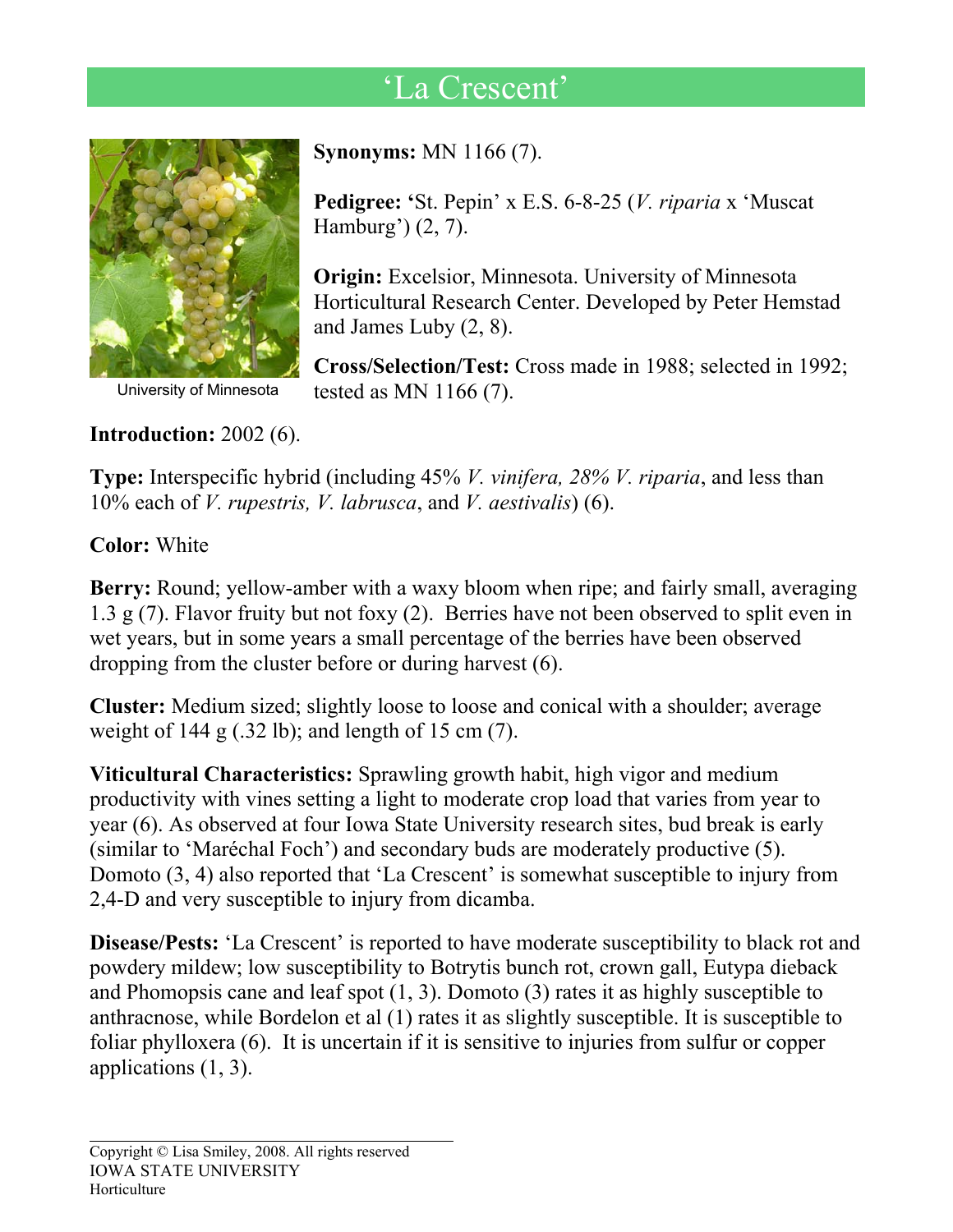## 'La Crescent'

**Wine Quality and Characteristics:** According to the University of Minnesota (6), 'La Crescent's' intense nose of apricot, peach and citrus lends itself to superior quality offdry or sweet white wine. They added that it lacks "foxy" aromas associated with *V. labrusca* and herbaceous aromas associated with *V. riparia*.

'La Crescent' fruit at harvest are usually relatively high in sugar (averaging 24.5%); moderate to high in acidity at 1.19% titratable acidity (11.9g/liter); and a pH averaging 3.00 (6). The University of Minnesota (6) also suggested that the grape's high acidity provides good structure for excellent dessert or late harvest wines and it may also be used as a blending wine to add good aromatics to more neutral white wines.

**Season**: Early (average harvest date September  $26<sup>th</sup>$  in Excelsior, MN) (2).

**Cold Hardiness:** Very hardy (-20° to -35° F). Trunks have survived -36° F with only minor bud loss  $(2)$ .

**Use:** Wine

**Notes:** Said to be reminiscent of 'Vignoles' or 'Riesling' (2).

## **Literature Cited**

- 1. Bordelon, B, M. Ellis, and R. Weinzerl (editors). 2008. Midwest commercial small fruit & grape spray guide. (Univ. Arkansas Coop. Ext. Ser.; Univ. of Illinois Ext. ICSG3-08; Purdue Ext. ID-169; Iowa St. Univ. Ext. PM 1375; Kansas St. Univ. Ag Expt. Sta. & Coop Ext. Ser. S-145; Univ. of Kentucky Coop. Ext. Ser. ID-94; Univ. of Missouri, Missouri St. Univ. MX37; Univ. of Nebraska-Lincoln Ext.; Ohio St. Univ. Ext. 506B2; Oklahoma Coop. Ext. Ser. E-987; W. Virginia Univ. Ext. Ser. 865). *On*: [http://www.hort.purdue.edu/hort/ext/sfg/.](http://www.hort.purdue.edu/hort/ext/sfg/)
- 2. Clark, John R. 2002. La Crescent. *In* Register of New Fruit and Nut Varieties, List 41. W.R. Okie, editor. HortScience 37(2):256.
- 3. Domoto, P. 2008. Grape cultivars for consideration in Iowa. *On:*  [http://viticulture.hort.iastate.edu/info/pdf](http://viticulture.hort.iastate.edu/info/pdf/cultivars08.pdf)**/**cultivars08.pdf.
- 4. Domoto, P., G. Nonnecke, D. Portz, L. Smiley, B. Havlovic, N. Howell, K. Pecinovsky, K. VanDee, and J. Hannan. 2008. Wine Grape Cultivar Trial Performance in 2007. Ann. Prog. Rept. – 2007 for Hort. Res. Sta., ISRF07-36:39-45; Armstrong R&D Farm, ISRF07-12; Muscatine Island R&D Farm, ISRF07-20; Northeast R&D Farm, ISRF07-13; and Southeast R&D Farm, ISRF07-34. *On*:<http://viticulture.hort.iastate.edu/research/pdf/winegrapecultivar07.pdf>.
- 5. La Crescent Grape. University of Minnesota Cold Hardy Grapes. *On:* <http://www.grapes.umn.edu/lac/index.html> (*Prepared by* Jim Luby and Peter Hemstad).

 $\overline{a}$